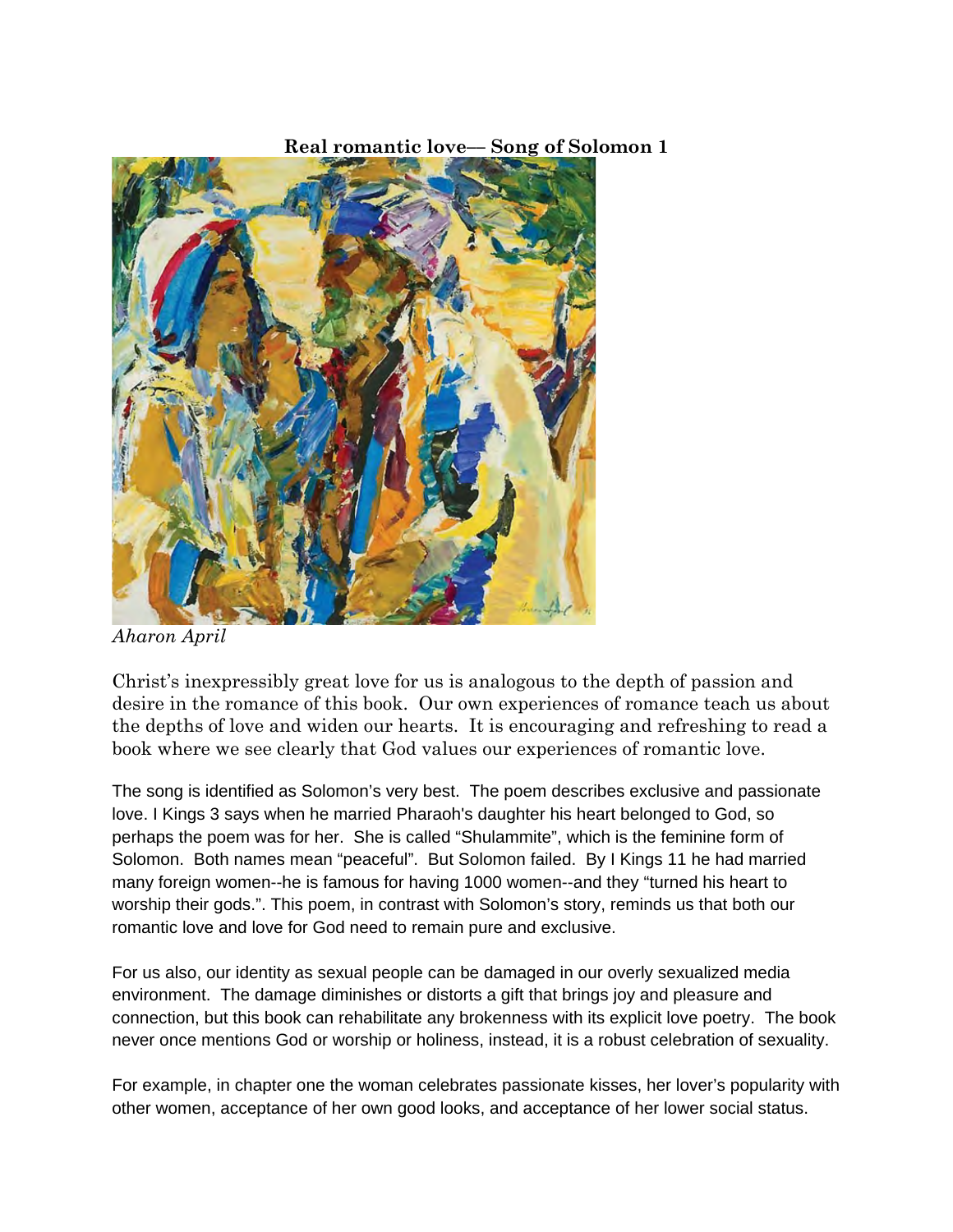She is committed to maintaining a good sexual reputation. Both lovers give and receive compliments. Here we are offered something beautiful and healthy that contrasts with our anxieties about physical intimacy, jealousy, low body-image, social inferiority, reputations for promiscuity, and inadequate skill at offering verbal compliments.

If romantic love is a hurtful area for us, meditating on these poems offers us a positive vision of how it can be. It can help parents to encourage healthy sexuality in their children, and continually seek positive sexuality in marriage. While there is not explicit reference to God, some variation on "love" occurs over 60 times, and as the source of all love, he is standing just off stage.

*Is there damage in my sexuality or in someone I know for which I can pray for healing?*

Courtship--Song of Solomon 2-3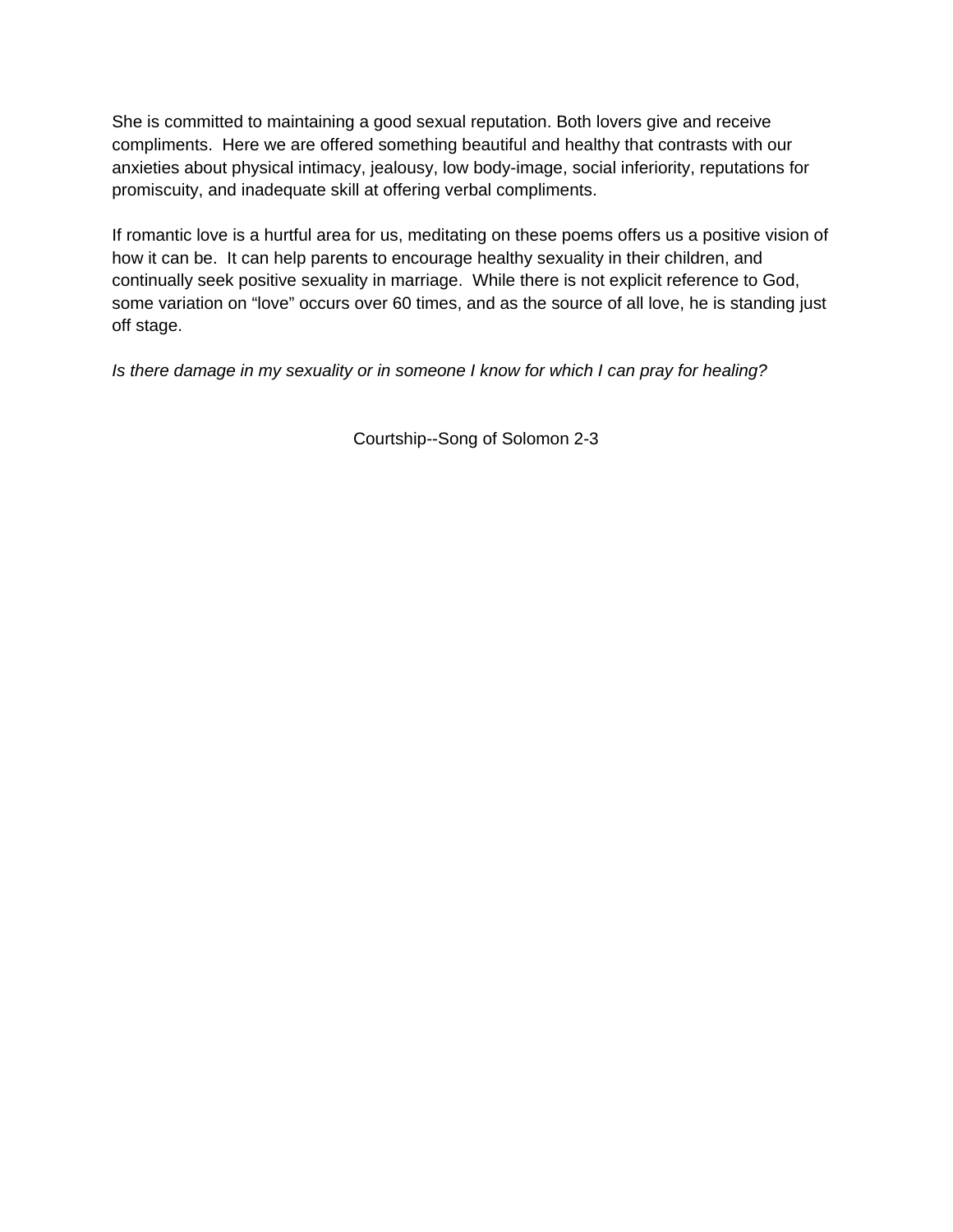

*Egon Tschirch*

Paul taught that marriage and singleness are both gifts. The imagery of femininity or masculinity apply to us all, married or single, and invite us to have an appealing character. All of us, no matter our marital state, can apply this book to our intimacy with Christ. During our singleness, even if it is only for a time, we can use that time well to be completely devoted and focused on Christ, without the distractions of spouse or children. It is a time to be treasured. It can also be a time to try to develop the qualities celebrated in this poem.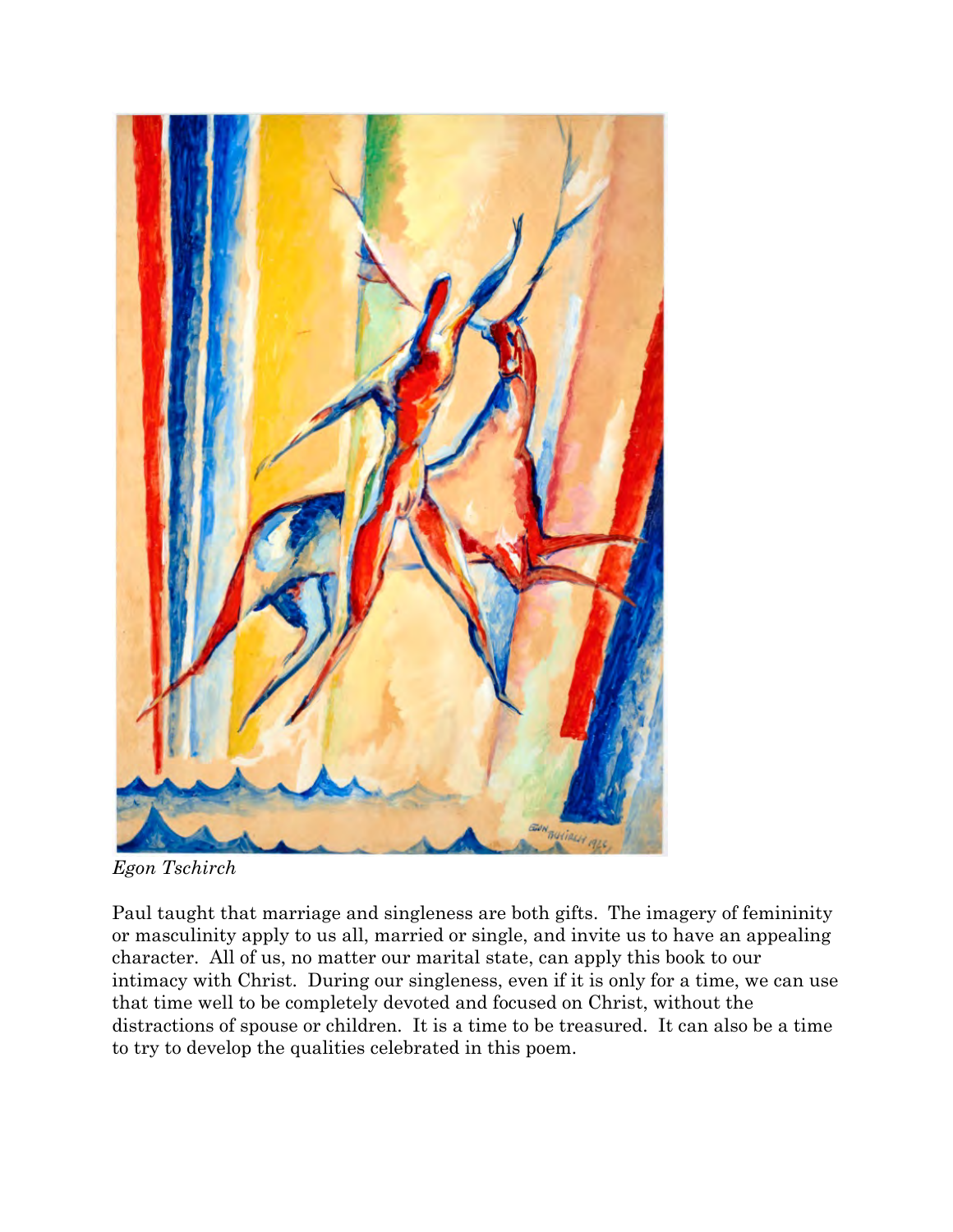A beautiful courtship is celebrated that can serve as a model for us. As the partners find one another they don't doubt that the other one is the very best person for them, they enjoy public acknowledgement of their relationship, and they keep their sexuality within good boundaries even when their desire is strong. They work to protect their relationship from petty irritations.

In chapter three the woman expresses her intense desire for her lover and pursues him until she finds him. Here is a validation of feminine passion that might fly in the face of some modern Christian advice to women. She unabashedly asks for others to help her in her pursuit, and when she finds him, she takes him in to the most intimate places of her own heart. Her mother's bedroom in her childhood home need not be literal but poetically expresses the feminine sexuality she has inherited.

What makes a man attractive? According to this poem it is his protectiveness and his athletic prowess. He takes his lover to beautiful places and lavishes compliments on her. As the poem continues in chapter three, she celebrates his impressive presence, how good he smells, his chariot, and his strong friends. The vehicle gets extra lines for its luxury, a sign of his financial success.

Even if not at Solomon's level, part of masculine attractiveness is the ability to provide. Solomon has the mystique of being Israel's wealthiest and wisest king, and I Kings 10 tells us of his vast amounts of gold, his unique and elaborate throne, his 1400 chariots, and 12,000 imported horses. We have partial confirmation of this in that at Megiddo archaeologists excavated a stable complex with 480 horses in pairs, and there are at least four other similar cities.

There is a storyline in the book from attraction to marriage to a life-long relationship of committed love. Read in this way, one sees how physical and emotional passion deepen and it becomes a model for God's ideals for our romantic love. It is thereby both preparation for marriage, and a reminder to refresh our marriages. These chapters end with reference to a wedding day, and Solomon's mother crowning him on that day. Our wedding days are also like coronations; moments of splendor and honor.

*Do I have a healthy sense of my own masculine or feminine identity? Are their ways I need to ask God to heal my own self-image?*

## **Marriage –– Song of Solomon 4-6, Ephesians 5:11-12**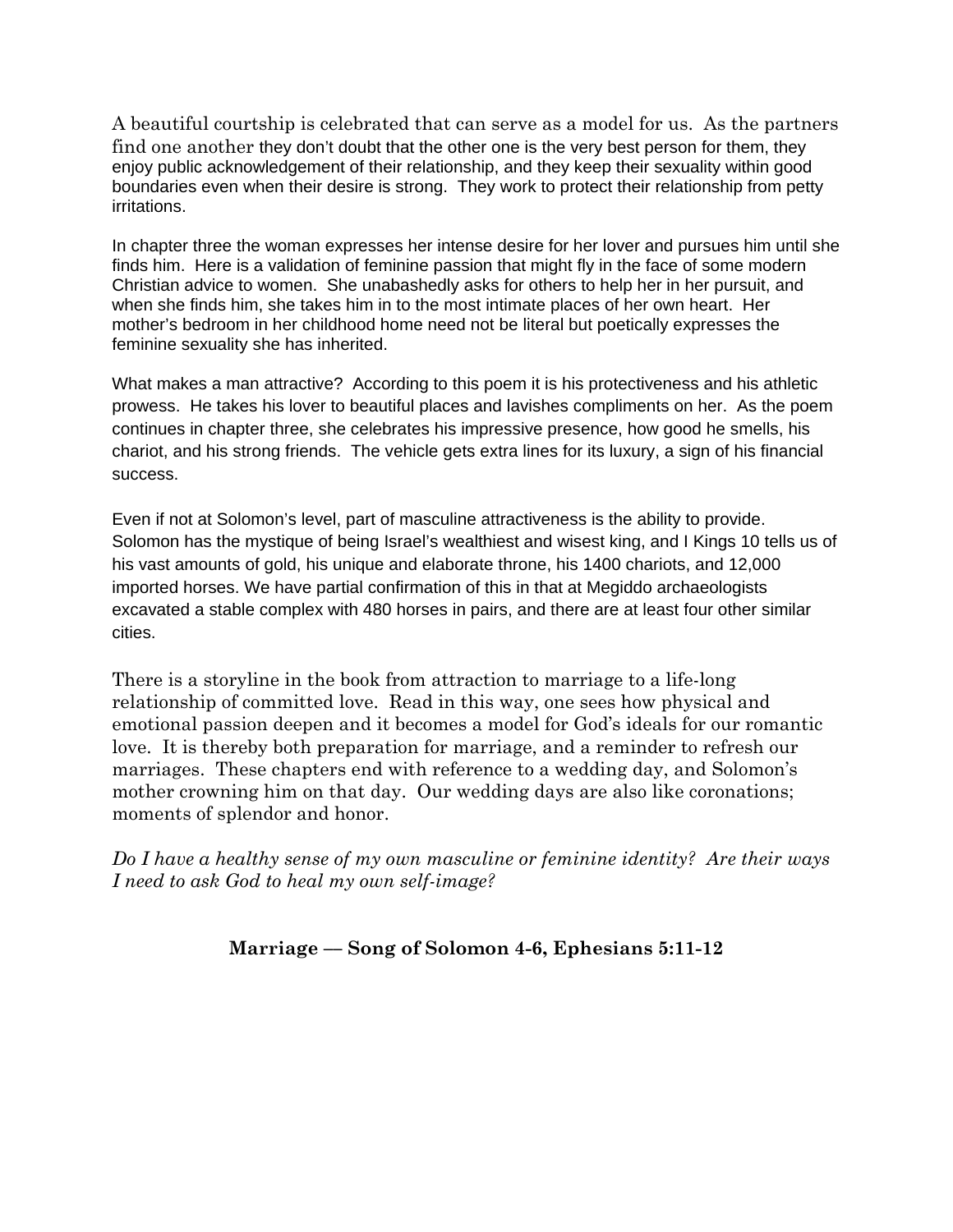

*Elena Kotliarker*

Song of Solomon foreshadows Christ as the bridegroom. Here is a love poem of great beauty, full of delight, longing, misunderstanding, making up, contentment, and public recognition. Paul wrote that the husband is an image of Christ and the wife an image of the church; in this poem Christ is the King/lover and we are the queen/beloved.

The poem celebrates the passion and joy of marriage. In addition to lauding the details of one another's beauty, the groom repeats that she is his treasure. They both say that the love of the other is better than wine. The lavish, sensual imagery weaves a spell of two people in joyful harmony with one another, feeling that deep security that comes from loving and being loved.

What makes a woman attractive? In chapter 4 the poem celebrates her physical beauty. Eyes, hair, teeth, lips, mouth, cheeks, neck, breasts, and curves all get lines of poetry. Her gentle flirting, perfume, and kisses draw him in. She makes him feel safe and comfortable, and he compares her to a private garden, a fountain, an orchard of fragrant fruit, and a refreshing mountain stream. This is much deeper than admiring a good body--it is enchantment with a person whose outward and inward beauty complement one another.

In chapter 5 the woman has a nightmare (verse 2). Her lover is gone and when he returns she is too sleepy to open up and he leaves. When she goes on a quest for him the presumed protectors of the city are harmful to her. The hurt and fear she feels are out of key with other parts of the story, but perhaps most lovers can identify with times of anxious longing when they are apart. But she then celebrates him as better than 10,000 others. Eyes, cheeks, lips, breath, arms, body, legs, and mouth are poetically praised.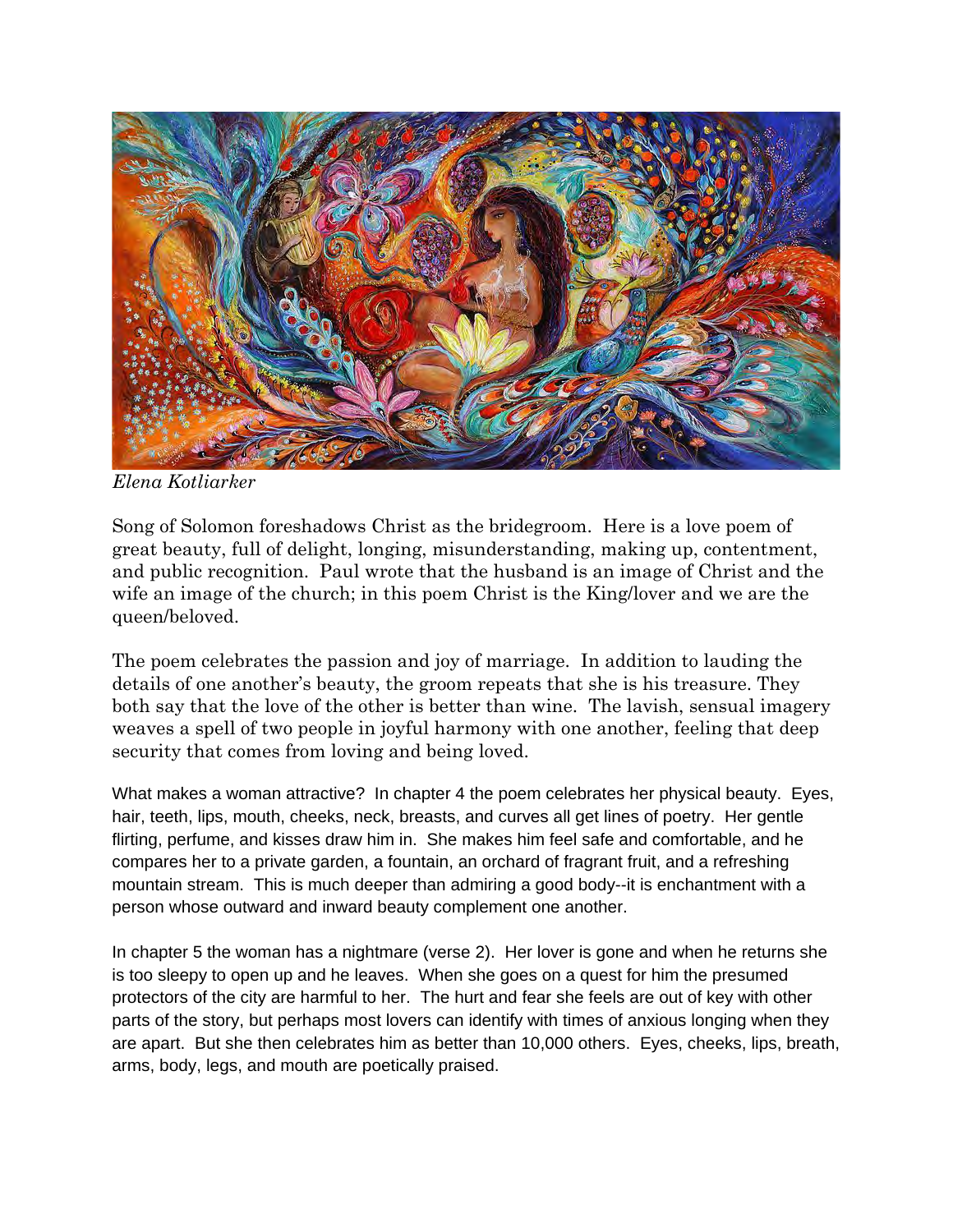In chapter 6 the man celebrates his lover as the best woman of all. A love relationship flourishes in an environment of positivity and compliments. The poem validates today's researchers on marriage who suggest that compliments keep a relationship healthy and happy. Her security in his delight in her beauty and exclusive commitment to her have an effect on her looks.

But a reference to sixty queens and eighty concubines hardly sounds exclusive. Some suggest that this was from a period in Solomon's history when he was building up his harem; others suggest there are two competing men--Solomon versus her true love the shepherd, and so Solomon is not our model for love. Some see the reference as counterfactual: "I could have any woman I want, but I've chosen you." Whatever the interpretation, she gains the admiration of all her rivals who exclaim in delight that she is glorious: fair as the moon, bright as the sun, and majestic as masses of banners. The principle of seeking women as friends, not competitors, is a good one.

These poems are full of honor for the one another and remind us that this is an important aspect of our love relationships. Applied to Christ, the honor we offer is worship, thanksgiving, and praise, all of which increase our joy in our relationship.

*Am I full of positive praise for those I love? Is praise my natural response to God?*

**Undying Love –– Song of Solomon 7-8, John 1:14**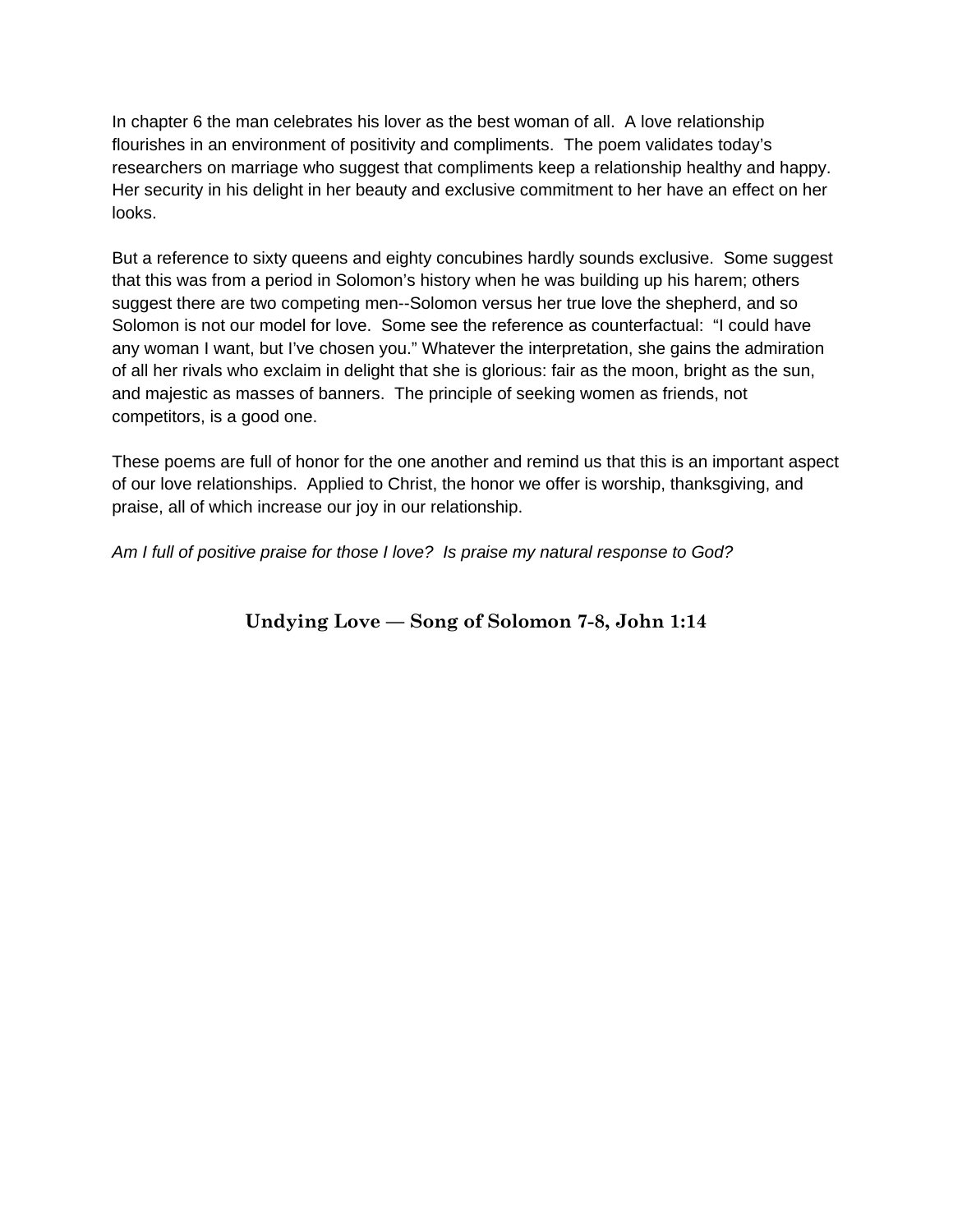

*Aharon April*

Christ's love for us is unfailing, and the passion of human love is compared here to several things: to fire, to something that survives a flood, to something worth more than a fortune. Once again, the husband celebrates the beauty of his wife and the wife responds with eagerness.

The love poetry becomes even more intimate. Before it was her face, but now it is a nude woman: her thighs, her navel, her belly, her breasts, her breath, her exciting kisses flowing into his mouth. When the man celebrates his lover's beauty, her response is to feel secure and the result of their mutual love is loyal and undying commitment.

In the context of this secure sexual relationship, the attention turns to a younger sister who is coming of age. They want to protect her from two extremes: being timid or flaunting herself. The middle ground of being simultaneously attractive and chaste is our goal in developing young women today.

As a wife, she shares the vineyard which is hers with her husband. As a couple they are now one, including in what they own. The last two lines affirm their ongoing enjoyment of one another, their ongoing special and unique connection.